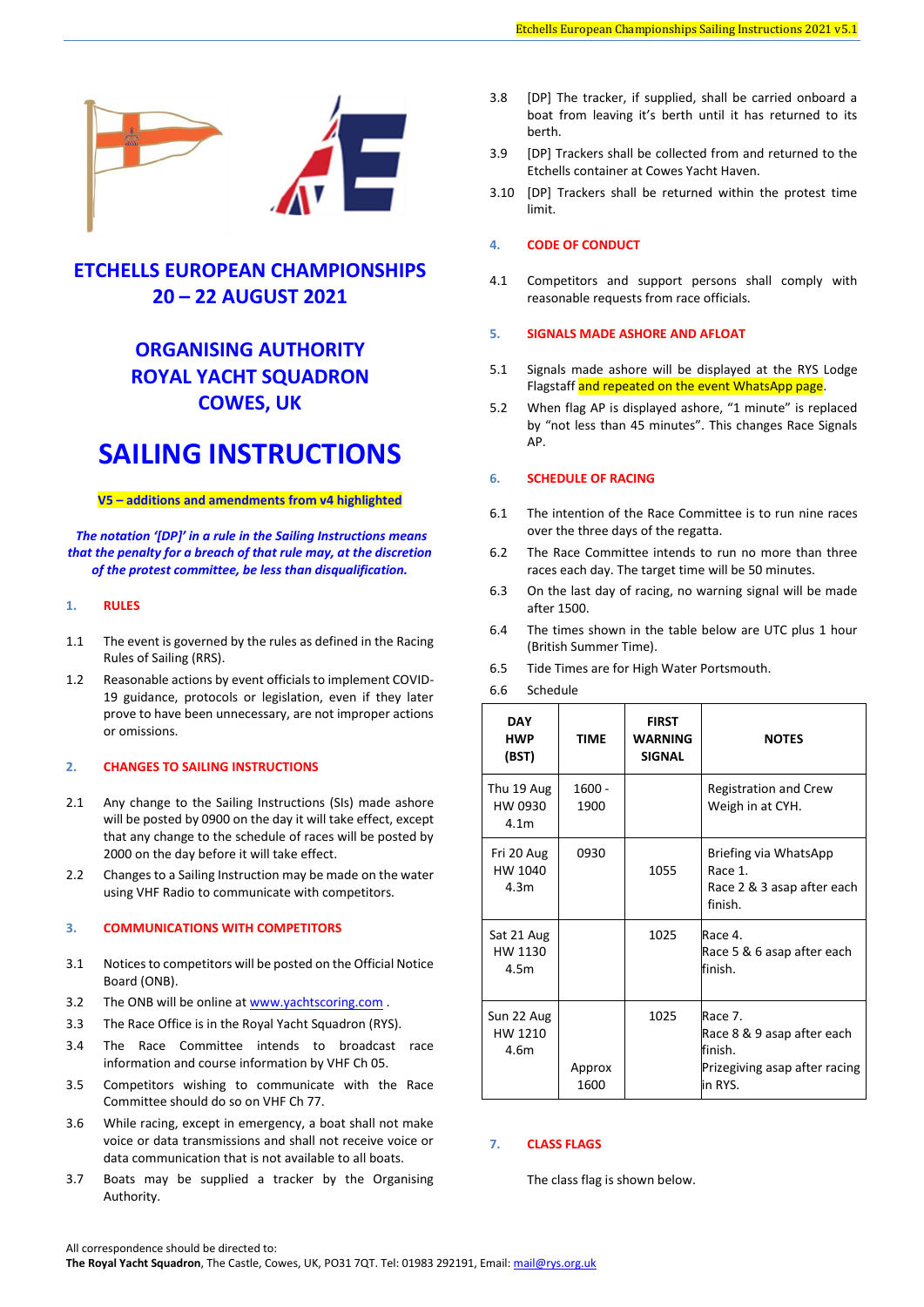| Class Flag | International Etchells Class Flag |  |  |
|------------|-----------------------------------|--|--|
| ICOS "E"   |                                   |  |  |
|            |                                   |  |  |

# **8. RACING AREA**

- 8.1 Racing will take place from a Committee Vessel in the Central Solent, including the Bramble Bank.
- 8.2 The Race Committee intends to announce approximate location of the committee boat at least 90 minutes before the first warning signal on both VHF CH 05, and on the Event WhatsApp group.

#### **9. COURSES**

- 9.1 The format for racing will be windward/leeward. See Addendum A.
- 9.2 The race committee intends to display the course signal with the compass bearing and distance in nautical miles to Mark 1 on the committee vessel no later than the warning signal.
- 9.3 With reference to gate marks 4p/4s, if only one gate mark is in position, that mark shall be rounded to port.
- 9.4 A chartlet showing the Solent Two Character Codes can be found in Addendum B of these SIsto assist boats in locating the race area and Committee Vessel.

## **10. MARKS**

- 10.1 With reference to Addendum A, marks 1, 1a, 4s & 4p will be orange inflatable marks.
- 10.2 The starting marks will be a committee vessel and a black inflatable mark.
- 10.3 The finishing marks will be a committee vessel and a black inflatable mark.
- 10.4 When a new mark has been laid to change the next leg of a course it will be a black inflatable mark.

#### **11. OBSTRUCTIONS**

11.1 Yachts transiting to and from the race area shall comply with Associated British Ports Notice to Mariners No 09 of 2021 giving details of a Precautionary Area and Moving Prohibited Zone (MPZ).

# **12. THE START**

- 12.1 To alert boats that a race or sequence of races will begin soon, an orange start line flag will be displayed with multiple sound signals not less than five (5) minutes before a warning signal is displayed.
- 12.2 The starting line will be between a staff displaying an orange flag on the Committee Vessel at the starboard end and the course side of the port-end starting mark.
- 12.3 If any part of a boat's hull is on the course side of the starting line at her starting signal and she is identified, the race committee, after Flag X has been displayed, will attempt to hail her bow number, sail number or boat name as soon as practicable using VHF Ch 05. Failure to hail her number, failure of her to hear such a hail, or the order in

which boats are hailed will not be grounds for a redress request. This changes RRS 62.1(a).

12.4 Bow numbers will also be used for Uniform and Black Flag notifications. This changes RRS 30.3 and 30.4.

# **13. CHANGE OF THE NEXT LEG OF THE COURSE**

- 13.1 The position of any mark(s) may be adjusted by up to plus or minus 10 degrees relative to previous location and up to approximately 200 metres to windward or leeward without signalling Flag C, a direction signal, a length signal, or a sound signal. This changes RRS 33.
- 13.2 When a change the next leg of the course has been signalled, the Race Committee will lay a new mark (or move the finishing line) and remove the original mark as soon as practicable. When in a subsequent change a new mark is replaced, it will be replaced by an original mark.

# **14. THE FINISH**

14.1 The finish line will be between a staff displaying a blue flag on the Committee Vessel and the course side of the finishing mark.

# **15. PENALTY SYSTEM**

- 15.1 RRS 44.1 is changed so that a boat may take a One-Turn Penalty when she may have broken one or more rules of Part 2 or rule 31 in an incident while racing. However, when she may have broken one or more rules of Part 2 while in the zone around a mark other than a starting mark, her penalty shall be a Two-Turns Penalty.
- 15.2 Penalties incurred while in the zone of the windward mark or on the offset leg shall be delayed and taken promptly on the downwind leg. This changes RRS 44.2

#### **16. TIME LIMITS**

- 16.1 The following time limits will apply.
	- (a) The time limit for the first boat to sail the course and finish is 90 minutes.
	- (b) Finishing Window. The time limit for boats to finish after the first boat sails the course and finishes is 20 minutes. Boats that are still racing but do not finish within the Finish Window, will be scored Time Limit Expired (TLE). The TLE score will be equal to the number of boats to finish plus 2 points. This changes RRS 35, A5.1, A5.2 and A10.

### **17. HEARING REQUESTS**

- 17.1 The protest limit is 90 minutes after the last boat has finished the last race of the day or the Race Committee signals no more racing today, whichever is later.
- 17.2 Hearing forms will be available at the Race Office and may also be available in the CYH Etchells container.
- 17.3 Protests and requests for redress or reopening shall be delivered to the Race Office within the protest time limit. Contact mobile phone numbers should be included on the protest form.
- 17.4 Notices will be posted on the ONB and the event WhatsApp group no later than 30 minutes after the protest time limit to inform competitors of the hearings in which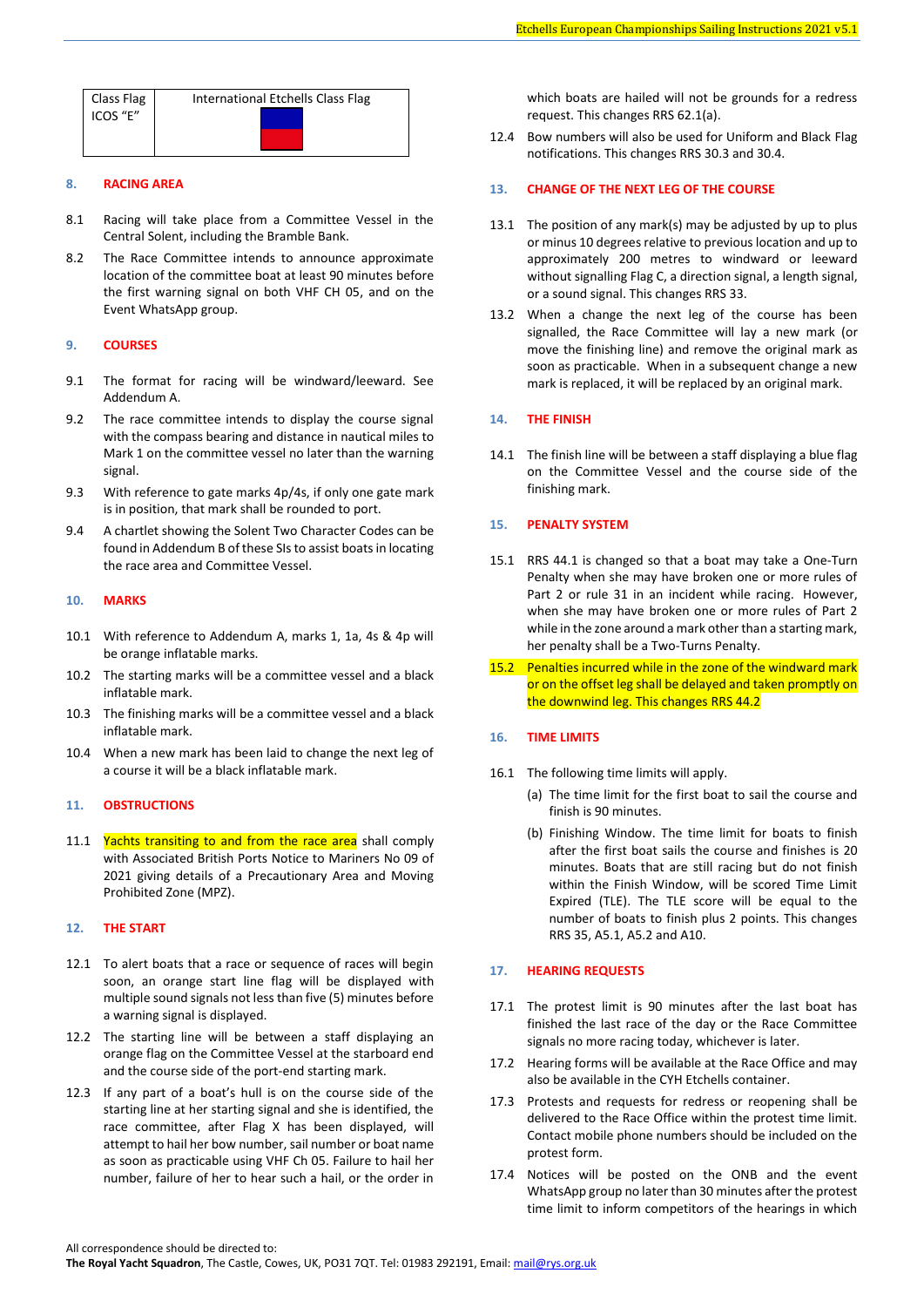they are parties or named as witnesses. Hearings will be held in the protest room located at the RYS.

#### **18. SCORING**

- 18.1 One (1) race shall be completed to constitute a series.
- 18.2 When one (1) to four (4) races have been completed a boats series score shall be the total of all their scores.
- 18.3 When five (5) or more races have been completed, a boat's score will be the total of her race scores excluding her worst score.

#### **19. SAFETY REGULATIONS**

- 19.1 [DP] Boats should check in with the RC each day before the warning signal of their first race, by passing close on by the starboard side of the main CV on port tack and await acknowledgement from the RC.
- 19.2 [DP] A boat that retires from a race shall notify the Race Committee as soon as possible on VHF Ch 77 or by hailing an official regatta support boat or rib.

#### **20. REPLACEMENT OF CREW OR EQUIPMENT**

- 20.1 Substitution of competitors is not allowed without the prior written permission of the Race Committee.
- 20.2 Substitution of damaged or lost equipment is not allowed unless authorised in writing by the Race Committee. Requests for substitution shall be made to the committee at the first reasonable opportunity, which may be after the race.

#### **21. EQUIPMENT AND MEASUREMENT CHECKS**

21.1 A boat or equipment may be inspected at any time for compliance with the Class Rules and Sailing Instructions.

# **22. SUPPLIED BOATS**

22.1 Does not apply.

# **23. OFFICIAL VESSELS**

- 23.1 The Committee Vessel (Signal Vessel) will be a large motor launch Call Sign Seamui.
- 23.2 Mark laying vessels will be RYS Ribs.

#### **24. SUPPORT TEAMS**

- 24.1 [DP] Team leaders, coaches and other support personnel must stay outside areas where boats are racing from the time of the preparatory signal for each start thereafter until all boats have finished or retired or the Race Committee signals a postponement, general recall or abandonment.
- 24.2 [DP] All support vessels shall carry a marine VHF radio and comply with RRS 37 'Search and rescue Instructions'.

#### **25. TRASH DISPOSAL**

25.1 Trash may be placed aboard support or official boats.

# **26. HAUL OUT RESTRICTIONS**

- 26.1 [DP] All boats shall be afloat by 1800 the day before the first race.
- 26.2 [DP] Boats shall not be hauled out during the Event except with and according to the terms of prior written permission of the race committee.

#### **27. DIVING EQUIPMENT AND PLASTIC POOLS**

- 27.1 [DP] Underwater breathing apparatus and plastic pools or their equivalent shall not be used around competing boats from 1800 on Thursday 19 August until the end of the event.
- 27.2 [DP] Boats shall not be cleaned below a line about 10 centimetres below the waterline by any means from 1800 on Thursday until the end of the event.

# **28. PRIZES**

- 28.1 The event prize giving will be held at the Royal Yacht Squadron as soon as possible after the final day's racing and after any protest(s).
- 28.2 The **Open European Championship Trophy** will be awarded to the overall winner.
- 28.3 The **European Corinthian Championship Trophy** will be awarded to the highest placed boat whose helm and crew are all WSSC Group 1. Those crews competing for the Corinthian Prize must provide their current valid WSSC ID number before racing starts.
- 28.4 A **Youth Prize** will be awarded to the highest place boat sailed by youth crew. A youth crew is defined as one where all crew members are under 29 years of age on the 01/01/2021.

#### **29. RISK STATEMENT**

- 29.1 Rule 3 of the Racing Rules of Sailing states: "The responsibility for a boat's decision to participate in a race or to continue racing is hers alone."
- 29.2 Sailing is by its nature an unpredictable sport and therefore involves an element of risk. By taking part in the event, each competitor agrees and acknowledges that:
	- (a) They are aware of the inherent element of risk involved in the sport and accept responsibility for the exposure of themselves, their crew and their boat to such inherent risk whilst taking part in the event;
	- (b) They are responsible for the safety of themselves, their crew, their boat and their other property whether afloat or ashore;
	- (c) They accept responsibility for any injury, damage or loss to the extent caused by their own actions or omissions;
	- (d) Their boat is in good order, equipped to sail in the event and they are fit to participate;
	- (e) The provision of a race management team, patrol boats, and other officials and volunteers by the event organiser does not relieve them of their own responsibilities;
	- (f) The provision of patrol boat cover is limited to such assistance, particularly in extreme weather conditions, as can be practicably provided in the circumstances;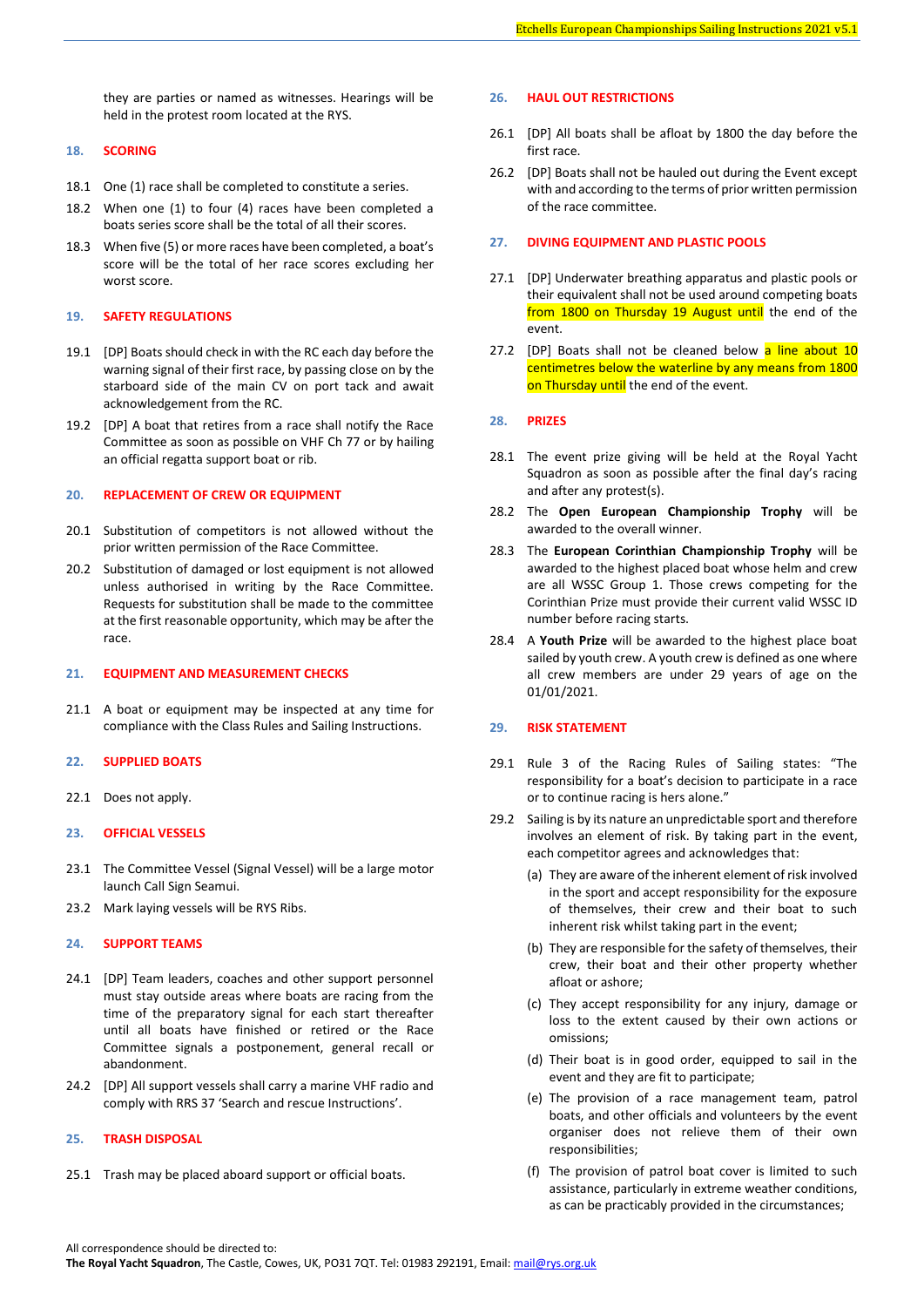- (g) It is their responsibility to familiarise themselves with any risks specific to this venue or this event drawn to their attention in any rules and information produced for the venue or event and to attend any safety briefing held for the event.
- (h) They are responsible for ensuring that their boat is equipped and seaworthy so as to be able to face extremes of weather; that there is a crew sufficient in number, experience and fitness to withstand such weather; and that the safety equipment is properly maintained, stowed and in date and is familiar to the crew.

# **30. INSURANCE**

30.1 Each participating boat is required to hold adequate insurance cover including against third party claims of at least £3 million.

# **31. WHATSAPP GROUP**

31.1 Please use the QR Code to the right to add yourself to the official WhatsApp Group.

**ADDENDUM A - COURSE ILLUSTRATIONS ADDENDUM B - SOLENT CHARTLET**

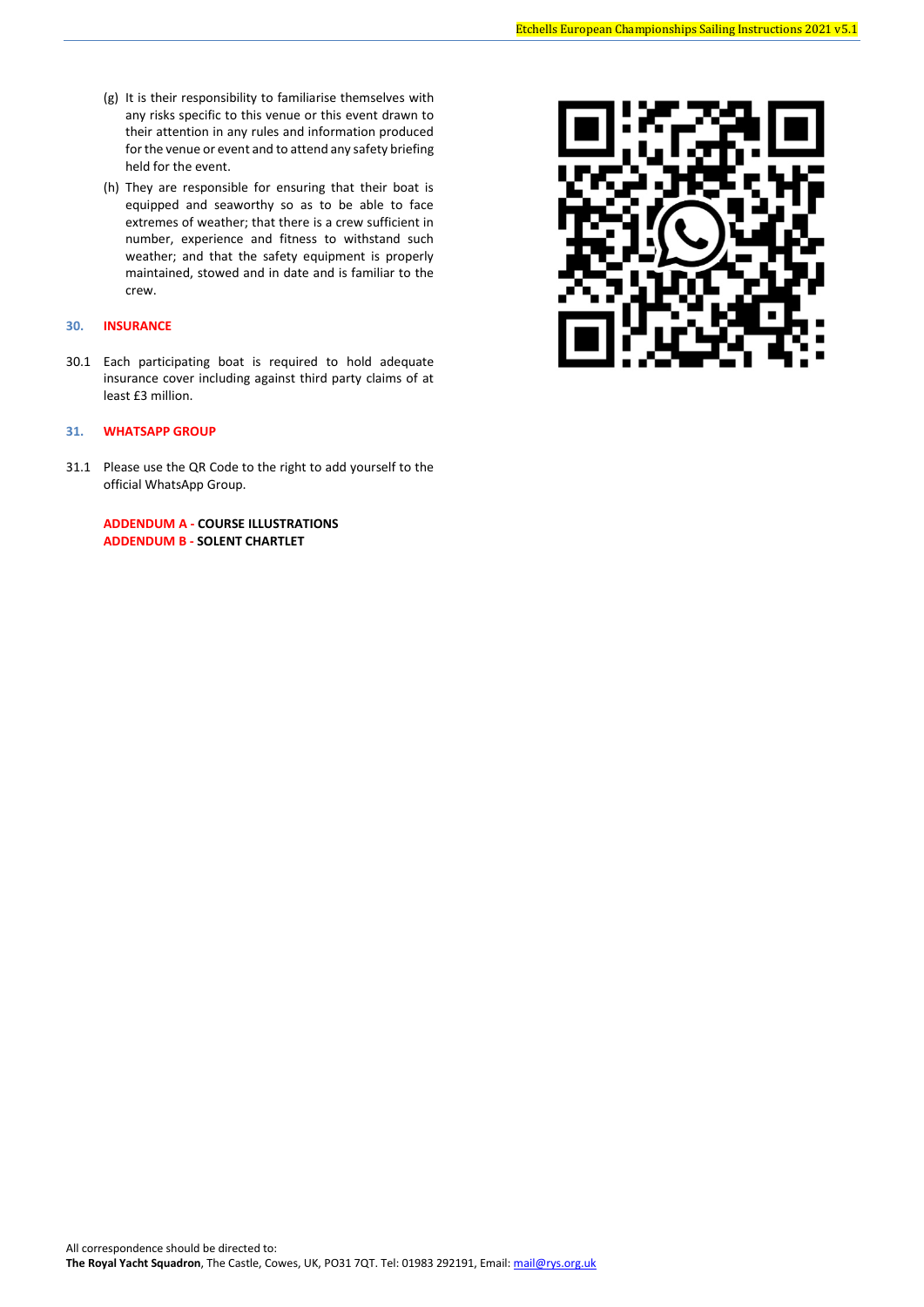# **ADDENDUM A - COURSE ILLUSTRATIONS**